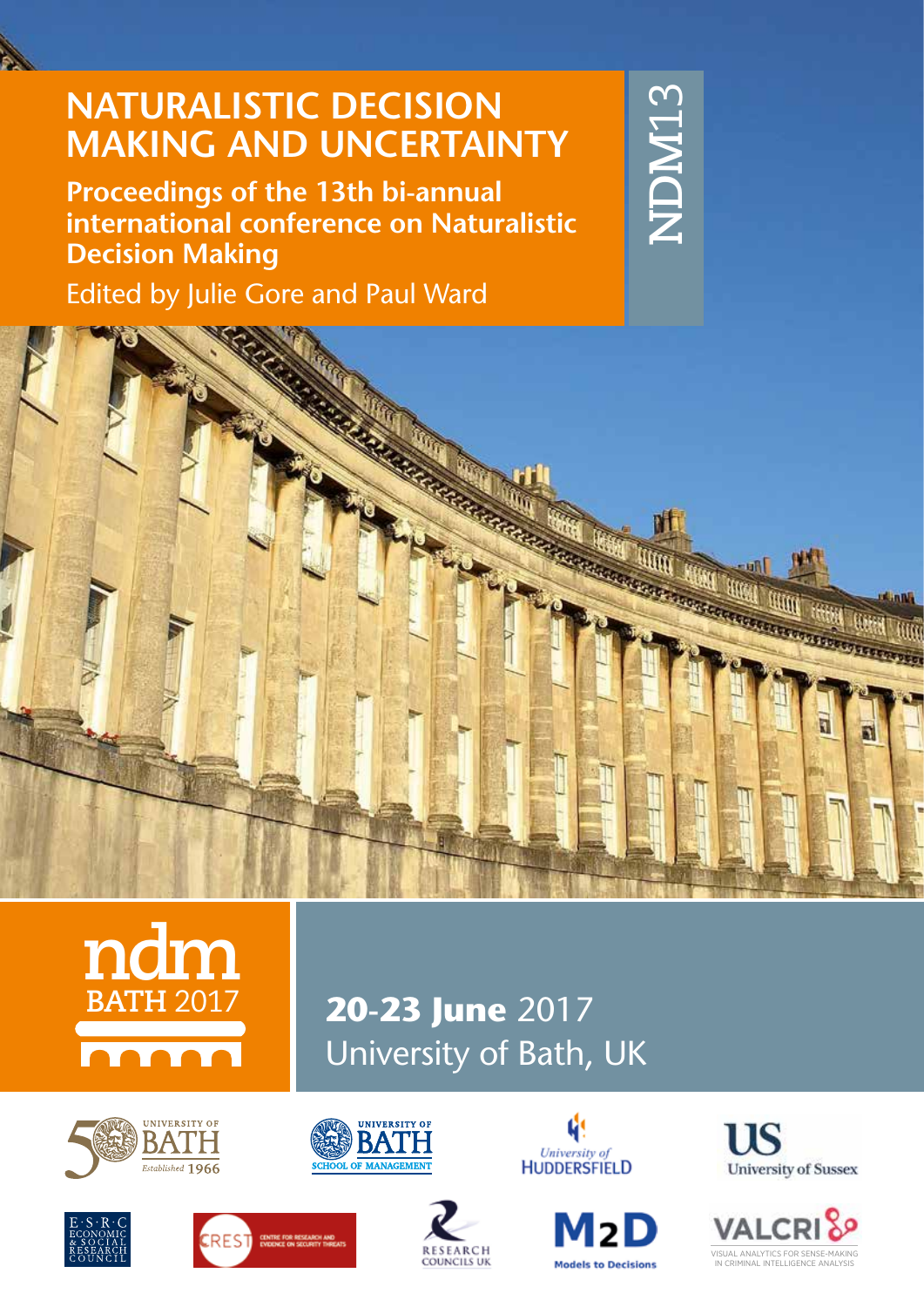# **Naturalistic decision-making perspective on uncertainty reduction by civil engineers about the location of underground utilities**

Paulina RACZ, Marc VAN BUITEN, and André DOREE

*University of Twente Drienerlolaan 5 7522NB Enschede The Netherlands [p.racz@utwente.nl;](mailto:p.racz@utwente.nl) [m.vanbuiten@utwente.nl;](mailto:m.vanbuiten@utwente.nl) [a.g.doree@utwente.nl](mailto:a.g.doree@utwente.nl)*

### **ABSTRACT**

Modern engineers must perform their work carefully to avoid damaging buried underground utilities. Before starting ground works the exact location of pipes and cables must be confirmed. Current detection equipment still cannot provide complete certainty and requires extensive training in order to obtain the correct data. Digging test trenches remains an important practical tool to interpret subsurface conditions, but deciding on the number and location of test trenches is problematic. Decisions seem to be taken randomly and are based mostly on intuitive judgments. We conducted interviews and workshops in order to uncover the strategies used to select test trench location. Our results show that choices are influenced significantly by decision-makers' experience. We describe our findings using Rasmussen's Skills-Rules-Knowledge model. We propose that any future decision support system should combine elements from both analytical and naturalistic models.

# **KEYWORDS**

*Decision-Making; Civil Engineering; Test Trenches; Naturalistic Decision Models*

# **INTRODUCTION**

Excavation work demands that modern engineers take many precautions. They must schedule their works in such a way that existing underground utilities will not be disturbed. This is a challenge, given that underground spaces have become increasingly busy. Many types of cables and pipes, underground infrastructures, precious fauna and flora, as well as archaeological findings, can make excavation work difficult. Underground utilities, particularly, and depending on their content, can cause many problems. Damages to high-risk pipes and cables (e.g. gas pipelines, the sewage system, industry pipelines and/or high-voltage electricity cables) can have profound impacts on the environment and the health of workers and people living and working in the area neighbouring the excavation area.

Ground Penetrating Radars (GPRs) and Augmented Reality (AR) technologies are used by engineers to improve the safety of excavation procedures. However, these technologies are costly and still do not provide complete certainty. Furthermore, even if maps and plans of underground utilities are available, the information contained by these sources might be incorrect. Therefore, test trenches are often dug to confirm the exact locations. These trenches are variously described as test holes (Canada), trial holes (UK and US), potholing (Australia) and proefsleuven (the Netherlands). They all have the same goal: to establish precisely what is underground before excavation starts.

There is always doubt as to where to locate test trenches. Utilities' maps, GPRs and AR support those decisions. Nevertheless, it is the responsible decision-makers (designers, contractors) who make the final choice. The process of selecting the test trench location appears to be random and mostly based on the personal judgment of an individual. This exerts considerable pressure on these decision-makers faced with meeting deadlines and faced with the nagging uncertainty about the actual location of subsurface utilities and the risk of excavation damage to the utilities. The problem is well known to practitioners. However, there is a dearth of information about locating test trenches in the scientific literature which is surprising given the importance of digging test trenches that is readily apparent from various national excavation damages programmes, such as "Reduction of Damage to Utilities and Careful Excavation" (ReDUCE) in the Netherlands, PAS 128:2014 standards in United Kingdom (UK) or "Call before you dig" in United States (US).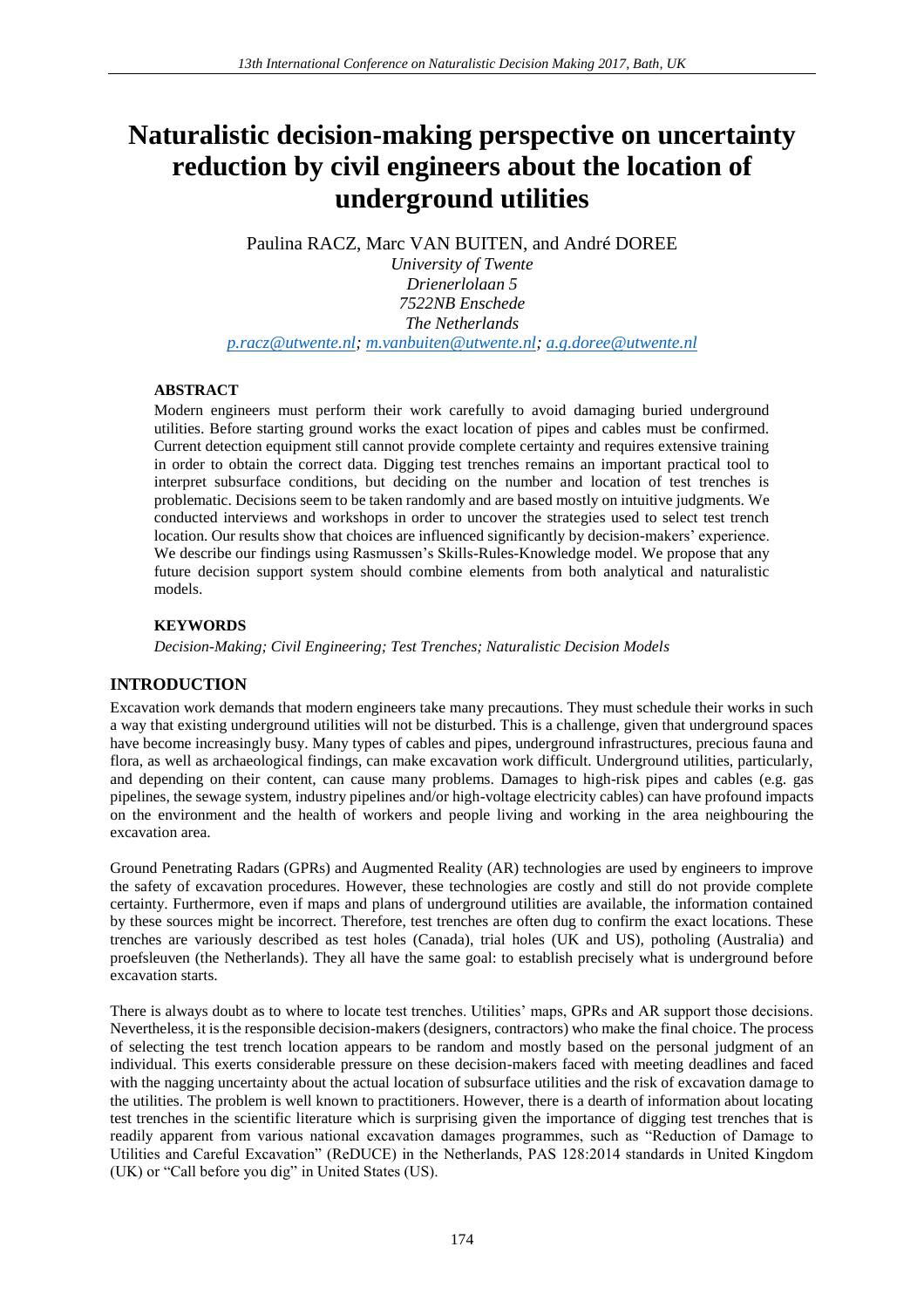The analysis in this article examines the Dutch excavation context and where clarity of test trenches location strategy is one major goal of the Dutch Government. The Netherlands has a national digital mapping system (referred to as "klic"). This system was developed by the Cables and Pipes Information Agency (Cadastre) and provides the excavator with maps of utilities in the area of interest, together with necessary documentation. In spite of this, damage to underground utilities persists. According to the data provided by Cadastre, almost 33,000 cases of damage were recorded involving Dutch utilities in 2015 and the cost of their repairs mounted to  $\epsilon$ 30 million per year (Kabel en leiding overleg KLO, 2016) . The Underground Networks Information Exchange Act (WION), together with klic, provides a solid foundation for making decisions. The WION describes the steps that excavators must follow before breaking the surface, and the klic system supports them with the relevant maps. Before excavation starts it is mandatory for a request to be sent to Cadastre. The agency will provide the excavator with necessary maps, together with important documentation (e.g. about precautions). I[n Figure 18,](#page-2-0) the klic system is presented.



<span id="page-2-0"></span>**Figure 18. The klic system in the Netherlands (Groot, 2008)**

New European regulations, such as Infrastructure for Spatial Information in the European Community (INSPIRE), as well as feedback from klic users, allow Cadastre to receive feedback to improve the system. As a result, the klic-win system was developed that is slowly being implemented to provide users with location data in vector format to create data sets with added value, such as 3D visualizations (Kadaster, 2016).

The authors intend to develop a Decision Support System (DSS)<sup>4</sup> for selecting test trenches to help decisionmakers minimize risk and uncertainty during excavation and, as a result, reduce the number of cases where excavation damages underground utilities.

To achieve this goal, it is necessary to optimize the current decision-making strategy. This, in turn, requires careful analysis of current strategies, logic and decision-makers' behaviour. To that end, interviews and workshops were conducted. The purpose of those meetings was to check how people make decisions when factors such as risk, uncertainty and time play an important role. The research showed that on many occasions mental simulations conducted by decision-makers leading to their subsequent choices, were aligned with the degree of their expert level (i.e. expert vs novice). In this article, we investigate how decision-makers use their experience to decide on where to locate test trenches and whether it is possible to use Naturalistic Decision Models (NDM) as a decision support tool for Civil Engineering.

The structure of this article starts by outlining the background information of Naturalistic Decision Making models. Then, the methodology used to collect the data is described. Subsequently, the results of analysis are presented. The paper finishes with conclusions.

# **BACKGROUND ON NATURALISTIC DECISION MAKING (NDM) MODELS**

 $\overline{a}$ 

To make a decision entails using information to choose between options from amongst the available possibilities (Ishibushi & Nii, 2000). On many occasions, researchers develop Decision Support Systems (DSS) from an analysis of several decision models as we did also (Racz, Van Buiten, & Dorée, 2016). However, we observed that this approach directed us more towards the development of the system itself and de-emphasised a focus on its users. The system would then represent an idealized example of reality by excluding actual users from the decision process (Blanchard & Fabrycky, 2011). NDM researchers consider the DSS development process differently (Klein, 2008). First, current strategies are analysed to examine how people behave during extreme situations where there is time pressure, uncertainty, unexpected conditions and/or risk (Klein & Klinger, 1991), rather than just simply checking whether people were effective or not. Civil engineering projects seem natural candidates for such an approach. Engineers and workers always perform their job under time pressure. The rush commonly results in mistakes with potentially dangerous consequences. In addition, construction work puts considerable responsibility

<sup>4</sup> University of Twente, Reggefiber and other partners created the ReDUCE program (Reduction of Damage to Utilities and Careful Excavation). This programme is realised to promote careful approaches in construction and maintenance of the underground infrastructure, by investing in the development of new methods and technologies that prevent excavation damages (Reggefiber & University of Twente, 2015). The analysis are part of a PDEng (Professional Doctorate in Engineering) project entitled "Improved strategies, logic and decision support for selecting test trench location".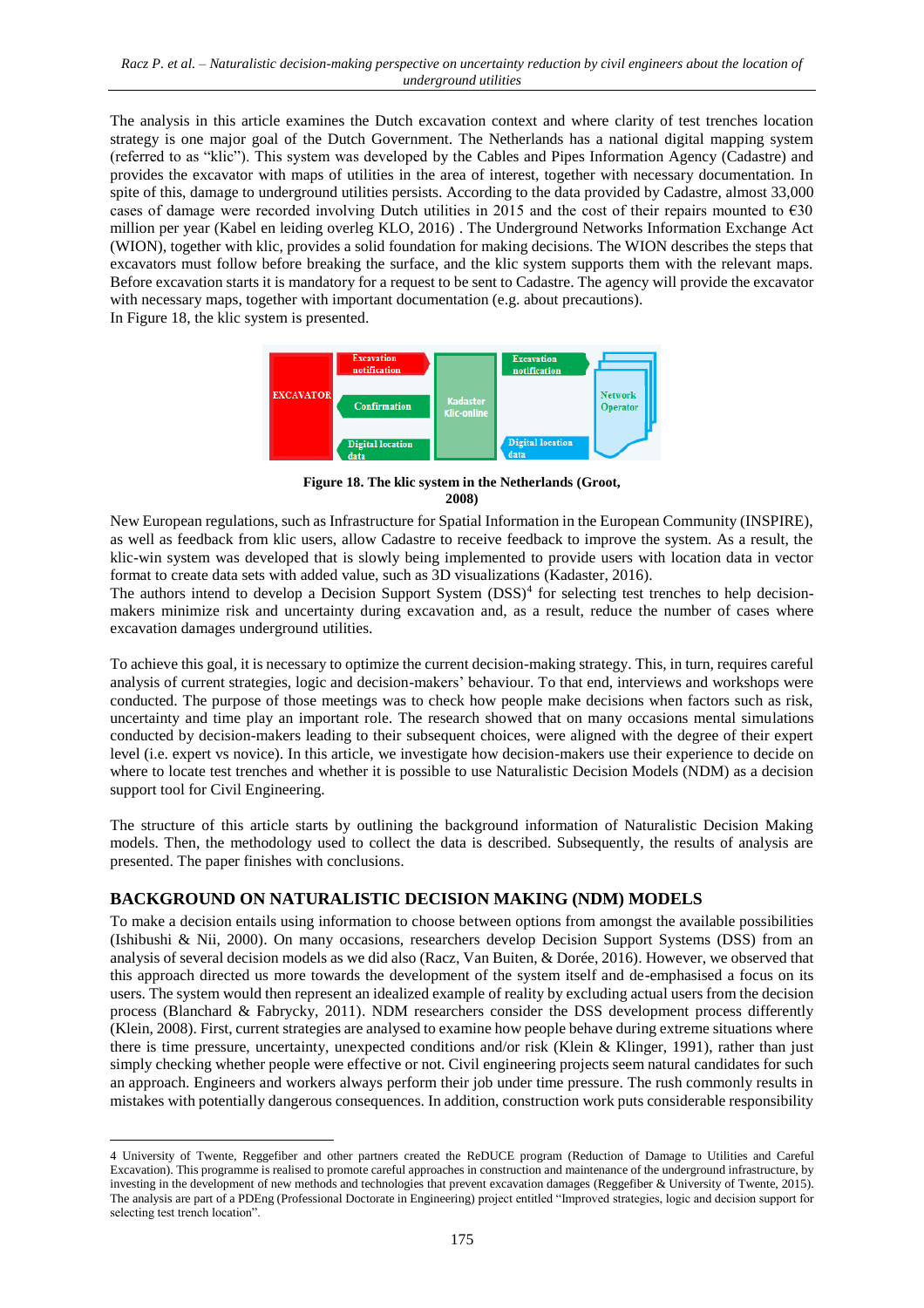onto the persons involved when the work must also be done within environment and health and safety regulations. Typically, problems do naturally arise during civil engineering projects. If these problems were correctly identified, an adequate response can be formulated.

Researchers have distinguished six types of problems (Ishizaka & Nemery, 2013; Roy, 1981): (1) The choice problem (select best option or reduce the set of options), (2) The sorting problem (classification into categories), (3) The ranking problem (from the best to the worst), (4) The description problem (option and their consequences), (5) The elimination problem (related to sorting problem), and (6) The design problem (identification of the goal or creating a new actions). Civil engineers often face these problems while making decisions about work performance.

Even though modern technology helps to perform the work much more safely than in the past, there is always a risk involved. Some civil engineering works, such as excavation, are also very uncertain and require care. According to the literature (Lipshitz, Klein, Orasanu, & Salas, 2001), there are three forms of uncertainty: (1) inadequate understanding (insufficient situations awareness), (2) lack of information (incomplete or unreliable information) and (3) conflicted alternatives (difference between them is insufficient). Organisational units and people involved in the construction process have different experience and, even if they have the same data sources, their decisions may differ. Lipshitz (1993) identified nine NDM models. We would like to focus on three that we believe are applicable to the design project: (1) Rasmussen's model of cognitive control SRK, (2) Klein's Recognition Primed Decision model (RPD) and (3) Recognition/Metacognition model (R/M).

Rasmussen differentiated three kinds of behaviour (Rasmussen, 1983): (1) Skill-based, (2) Rule-based and (3) Knowledge-based. *Skill-based* behaviour arrives from experience. The decision is made based on past information stored in the subconscious. In case of r*ule-based* behaviour in decision-making, the unit will behave according to the rules set because these had generated good results in the past. This kind of behaviour is typical for decisionmakers who do not have enough experience, but know the rules needed to accomplish a task. *Knowledge-based* behaviour is assigned to new situations when there is no set of rules available. The units must first identify the problem, generate the alternatives to solve it and, finally, choose the best solution.

Psychologists Gary Klein, Roberta Calderwood and Anne Clinton-Cirocco created the RPD model to describe how people make decisions. Decision-makers based their decisions on experience by connecting the current situation with the solutions performed in the past (pattern-matching). There are three variations of RPD models that differ according to their complexity (Klein & Klinger, 1991): (1) Simple Match RPS, (2) Developing a Course of Action RPD and (3) Complex RPD Strategy. The RPD model cannot be used in the case of knowledge-based behaviour, multi-criteria analysis cases and Search-for-Dominance Structure (SDS) strategy (Klein & Crandall, 1996). *Variation 1* describes a situation well known to decision-makers. Thus, they can easily simulate what the further scenarios are and notice the typical signs that indicate the use of particular solution. Conversely, in *variation* 2, the situation is not so easy to diagnose. Thus, decision-makers need to collect more data and/or assess the situation by looking into their past experience. Sometimes, decision-makers do not know which solution to select for the case (*variation 3*). However, in case of NDM methods, the choice of the best solution is not done by Multi-criteria Decision Analysis, but by generating a single action using mental simulation of possible scenarios. Nevertheless, even the most experienced decision-maker can make mistakes. The possibility of failure should always be considered. Human failures are distinguished by researchers (Embrey & Lane, 2005) from errors (which are related to the skill, rules and knowledge-based behaviour) and violations (which are exceptional or caused by



routine). The types of errors are presented i[n](#page-4-0)  [Figure](#page-4-0) **19**.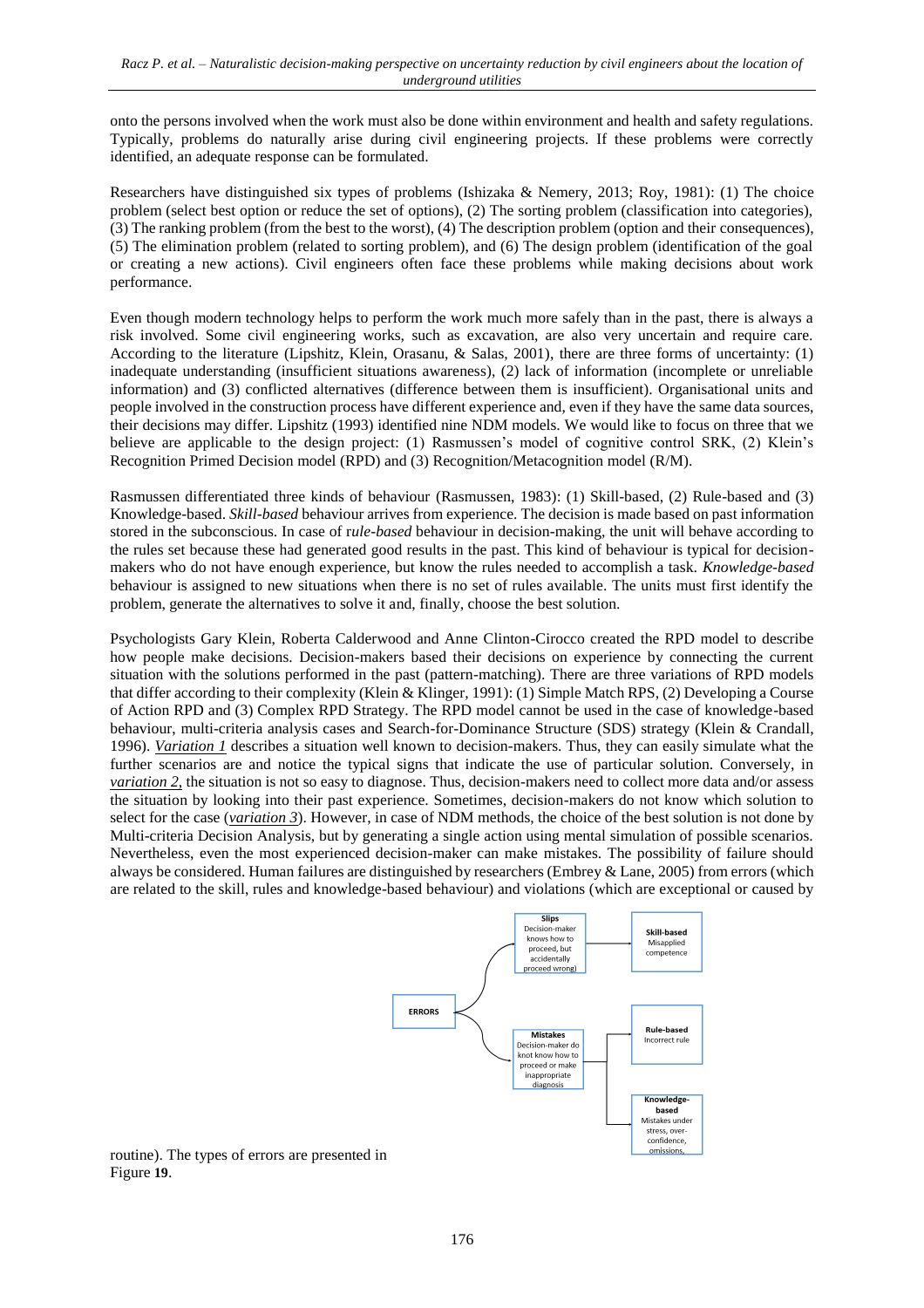<span id="page-4-0"></span>*Racz P. et al. – Naturalistic decision-making perspective on uncertainty reduction by civil engineers about the location of underground utilities*



**Figure 19.Types of errors (adopted from Embrey and Lane (2005))**

The Recognition/Metacognition (R/M) model compares to the RPD focuses on the situations when decisionmakers fail, while recognizing the case (Lipshitz et al., 2001). The incorrect situation recognition leads to the renewed data evaluation. Decision-makers needs to elaborate situation (recognition), add missed data and modify the strategy when there is: insufficient situations awareness, incomplete information or conflicted differences between alternatives (metacognition). The R/M model reconciles both pattern-matching recognition and problem solving strategies (Azuma, Daily, & Furmanski, 2006).

### **METHODOLOGY**

We conducted eleven interviews and two workshops with decision-makers (designers and contractors), as well as with operators, data specialists, network operators and developers of applications for construction engineering industry.

**Interviews** for the first stage of project were held between March and June 2016. We prepared a set of questions and asked interviewees to prepare example(s) of projects that they found interesting regarding locating test trenches. To extract information about the user experience, practice rules, decision results and strategies we questioned each specialist about the number and location of test trenches, the reasons for decisions, opinions, support aids, results, communication and suggestions about changes. Each interview session took approximately two hours.

**Workshops** were divided into two sessions; one with six designers and (afterwards) one with six contractors. This division resulted from interviews when we noticed that the decisions made by designers and contractors were different (due to different stages of project). The first session took place in July 2016 and the second in October 2016. Both were based on serious gaming techniques (Schell, 2015) to check the behaviour of decision-makers when taking decisions under uncertainty. This approach was challenging as the participants had to face situations they were not prepared for and to explain their choices. We provided them with a map of underground utilities, extracted from Cadastre's klic system on which we superimposed the following projects: (1) build a new parking place, (2) place new fibre cables and connect them to houses and (3) replace an old sewage system. For each project, they had to decide how to locate test trenches and place them on map using transparent foils. We included obstacles, such as trees and waste containers, to make the assignment more difficult and influence the utilities path. The game board, together with examples of the results, are shown in [Figure 20.](#page-5-0)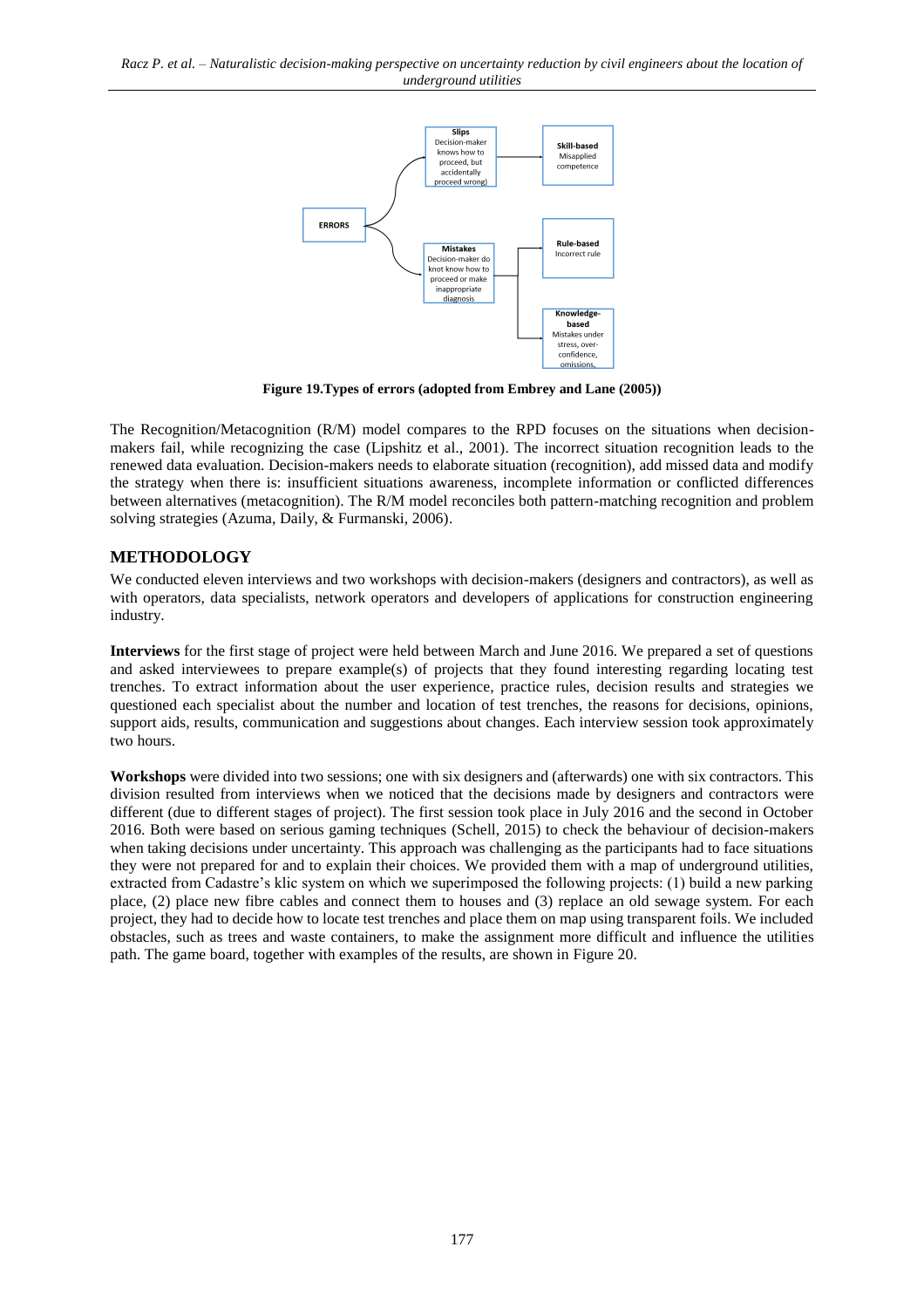

**Figure 20. Workshop session with decision-makers**

<span id="page-5-0"></span>To analyse the collected data and information we used analytical and cognitive approaches to provide us with interesting results to generate further ideas about DSS design. In addition to the NDM model described earlier we also used the following methods: (1) The Design Process Unit (DPU) and Design for eXcellence approach (DfX) (Becker Jaruregui & Wessel, 2013), (2) System Engineering (Blanchard & Fabrycky, 2011), (3) Simon's Rational Decision-Making Model (Simon, 1977), and (4) Multi-criteria Decision Analysis (Ishizaka & Nemery, 2013). We discuss our results and adopt a NDM perspective in the following section.

# **RESULTS**

During the interviews and workshops we observed a number of good and bad practices. The best practices showed that, in order to decide about the number and location of necessary test trenches, the following techniques needed to be combined:

- Data analysis (i.e. maps of underground utilities);
- Site analysis (i.e. ground conditions and obstacles);
- Detection tools (i.e. ground scanning tools);
- Use of best practices (i.e. provided by guidelines);
- Computer support (i.e. visualization tools and data bases to store data).

Only a few companies we interviewed used the combination of these methods, with others using just one or two methods. Clearly, using judgments is not incorrect. The experience, skills and knowledge of decision-makers are important to the decision process. Nevertheless, all best practices (experience, computer support, ground scanners, and utilities maps) can and should be joined together and used, not only by experts, but also by novices who might otherwise assess the excavation case wrongly.

It was interesting for us to check why damages still occurred, despite the fact that test trenches were dug. We analysed the most frequent cases of damage to assess whether the errors were due to poor risk assessment, a lack of data or due to rushed activities. The damage to utility services that occurred most often were: (1) mechanical damages, (2) damages to house connection, (3) damages while fibre cables were connected to houses, (4) damages to data-transport cables, (5) damages due to lack of information on utilities maps, (6) damages to disconnected utilities, (7) damages when tree was pulled together with utilities, (8) damages due to absence of Network Operator supervisor, (9) damages due to ground conditions (soil type, reduce visibility), and (10) damages while digging test trenches.

Those results directed us towards an analysis of decision-makers' behaviour. The interviews and workshops uncovered that decisions about the number and location of test trenches depended on the following factors: (1) stage of the project (orientation test trenches during design, test trenches dug before starting the excavation or test trenches dug when the reparation to the utility is necessary due to system failure), (2) type of work (i.e. building a new road or replacing the sewage system), (3) actions taken (i.e. drilling, open excavation or trenchless methods), and (4) decision-makers' and their experience.

Decision-makers used a set of good practices, such us digging test trenches, when there are doubts about the accuracy of utility maps, or when high risk utilities, such as gas pipelines, are present in the excavation area or many cables and pipes cross over one another. Designers dig test trenches to check if there is enough space to perform the project and to avoid unnecessary cost and changes. In contrast, contractors dig test trenches because they want to keep deadlines and to perform their work safely. To achieve this, they have to confirm, not only the location and depth of the utilities, but also check their material (e.g. resistance for vibration) and type of connections (e.g. can have impact on utilities depth).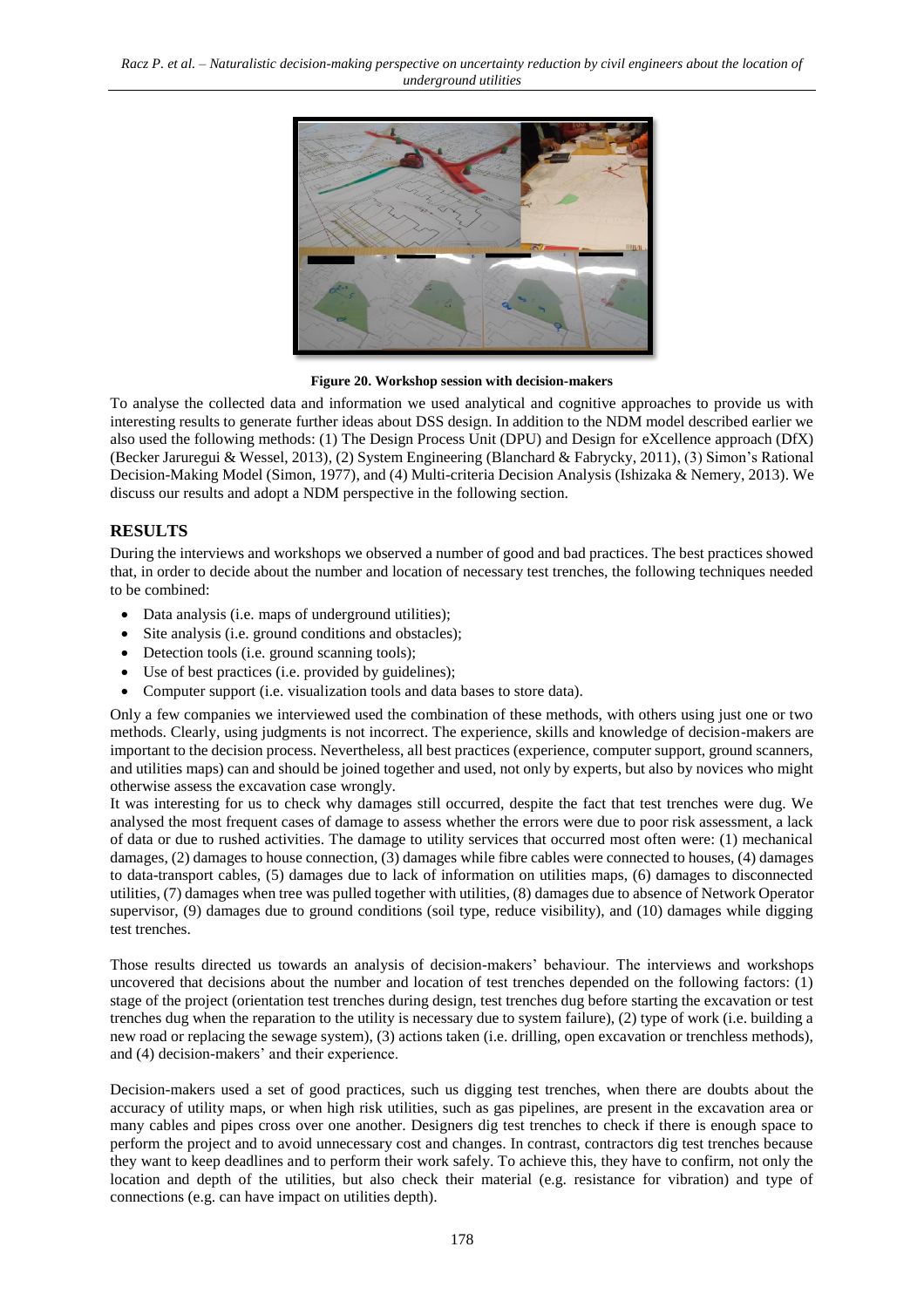During the workshop, we noticed how fast some decision-makers took decisions. This was clearly related to the knowledge and experience they had. In some cases, they could directly decide if the test trench was necessary or not, because they had faced similar situations before. For example, if on the excavation area a water pump station was present, the experienced decision-maker knew the depth of associated utilities can differ. Some decisions, such as checking the area up to 1,5 m from the excavation place, were influenced by (legal) rules (Crow, 2013) established according to best practices. Nevertheless, designers and contractors can face situations new to them. Furthermore, the decision as to whether an excavation should happen should not be made in a hurry, but proceed only after careful case-by-case analysis. If information was insufficient, then the information gaps need to be addressed before taking a decision so as to reduce uncertainty (R/M model). Thus, the situation should be well identified, the tasks made clear and planned properly using the best available techniques (i.e. maps, ground radars and best practices).

The current behaviour of decision-makers is presented using the SRK model i[n Figure 21.](#page-6-0)



Figure 21. Rasmussen's model of cognitive control SRK for test trench location process (adopted from Rasmussen (1983))

<span id="page-6-0"></span>[Figure 21](#page-6-0) is based on the example of the water pump station, which was discussed during workshop sessions. Only four of the twelve decision-makers decided that it was necessary to dig test trenches near the pump because the depth of the utilities can differ relative to the other parts of the excavation area. They supported their choice by using an example from their past experience (*skill-based behaviour*). Other participants agreed with their suggestion. The decision was also influenced by the set of rules (*rule-based behaviour*). To reduce the risk of failure, decision makers used, for example, the 1,5 m buffer. This ensures that no utility will be damaged while executing the work. Nevertheless, new situations could be identified using available technologies *(knowledgebased behaviour*). During the interviews, we observed cases where damage occurred because of a lack of a correct situation assessment. For instance, in one case, the age of buildings influenced the material and depth of the utilities and this was not taken into account by decision-makers.

Many strikes are attributable to the lack of the information on the utilities maps. However, the relation between SRK behaviours and the failures can be noted as well. The damages to the utilities caused by:

- removing the trees;
- absence of the network operator supervisor,
- excavation machines (if utility marked on klic), and
- misunderstandings;

could be avoided by correct assessment of the situation.

Experience sharing could be an interesting component part of a future DSS. The excavation case could be analysed using, not only data from radars, maps, documentation and observations, but also by matching the situation to ones that had occurred in the past. The RPD and R/M models related to pattern-matching could be used by creating an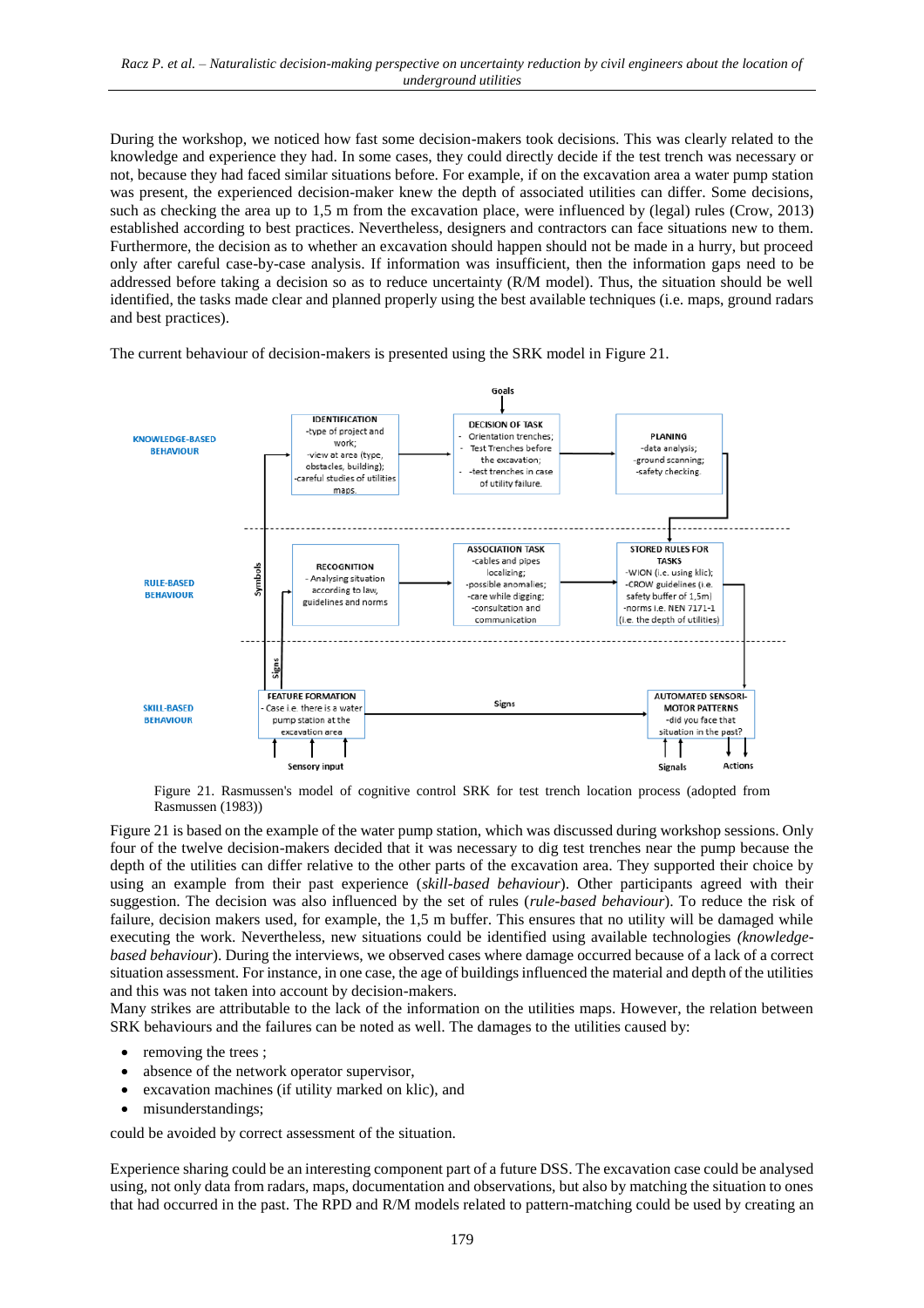experience database within the DSS. The new situations faced by decision-makers and best practices could be collected and updated, for example: how obstacles can influence the location and depth of utilities, the resistance of the material for vibrations, and so on. Based on the input information, the tool could look for patterns (using the RPD model variations) using algorithms and to present this to decision-makers by (e.g. warning signals). The information about previously dug test trenches can be also collected. So, if it is necessary to dig new test trenches, the decision-makers can have an overview of the past decisions and findings. Together with other techniques, this would help generate a more reliable risk assessment. A combination of analytical and naturalistic decision-models clearly could support better situation awareness, help to collect enough reliable information and, last, but not least, reduce uncertainty related to conflicts between alternatives approaches (i.e. dig one, two or three test trenches).

# **CONCLUSIONS**

Digging test trenches is one method used to confirm the exact location of the cables and pipes. Often, the decision about their number and location appears random and driven by the personal judgments of the individual decision makers. The interviews and workshops conducted uncovered strategies used by the decision-makers (designers and contractors). They used good practices, such as digging test trenches when there is uncertainty about the accuracy of utilities maps, when high-risk utilities are present, or when many cables and pipes cross over one another. The regulatory rules and other guidelines can also help to reduce uncertainty (e.g. the rule of adding the 1,5 m checking buffer to ensure that the excavation project will not damage utilities).

The knowledge and skills of decision-makers both play an important role in the decision-process. It influences how many test trenches will be dug and where they will be located. The use of different techniques, such as detection tools, utility maps, visualisation programmes and data management tools, can support decision process. However, decision-makers ultimately assess the risk of damage. Their experience levels differ. They often face new situations. These can involve poor decisions or incorrect assumptions if they are having to analyse large amounts of data. Many people involved in the excavation process are not sufficiently familiar with the use of ground scanning methods. This can result in further incorrect assumptions about the situation. Full automation of decision-making regarding how and where to locate test trenches appears to be untenable. Neither is it desirable, as it prevents leveraging expertise from those directly involved.

A combination of analytical and naturalistic decision-making elements within one DSS seems to be an interesting and viable option. Pattern-matching could give additional input for decisions, especially when decision-makers lack experience or when new situations have to be faced. An experience database could be created by the users and updated by adding information about the best practices, findings, failures, obstacles that influence the location of utilities and digging test trenches. The DSS could search the database to find similar cases to the project under consideration. Moreover, based on all collected data and conducted analyse, the risk of damage (including the case where test trenches are not used) can be calculated.

We argue that DSS which collects all the necessary data, analyses them, visualises them and, in addition, compares them with best practices and previous experience, can reduce all of the aforementioned three forms of uncertainty mentioned in the literature (Lipshitz et al., 2001) (inadequate understanding, lack of information and conflicted alternatives). The system of pattern matching within the tool can be based on the RPD model by comparing the current situation with others in the database (variation 1), requiring additional input information (variation 2), or informing about the necessity of "evaluation of course of actions" by, for instance, risk calculation of the generated scenario (variation 3). The RPD model can be supported by using the R/M model and inform the users about any deficiency in information which is needed to generate a viable solution. Of course, these ideas await further elaboration and testing. Nevertheless, we are confident that they will help shape the thinking about tomorrow's DSS for selecting the nest locations for test trenches.

### **ACKNOWLEDGMENTS**

We would like to thank all the companies and their representatives who participated in the interviews and workshops and who supported us with their knowledge regarding the excavation process of selecting test trench locations.

# **REFERENCES**

- Azuma, R., Daily, M., & Furmanski, C. (2006). *A review of time critical decision making models and human cognitive processes*. Paper presented at the *IEE Aerospace Coference*, Big Sky, MT, USA.
- Becker Jaruregui, M. J., & Wessel, W. W. (2013). *An information model for product development: a case study at PHILIPS Shavers*. Paper presented at the *2nd CIRP Global Web Conference*.

Blanchard, S. B., & Fabrycky, J. W. (2011). *System Engineering and analysis* (5th ed.). Essex: Pearson.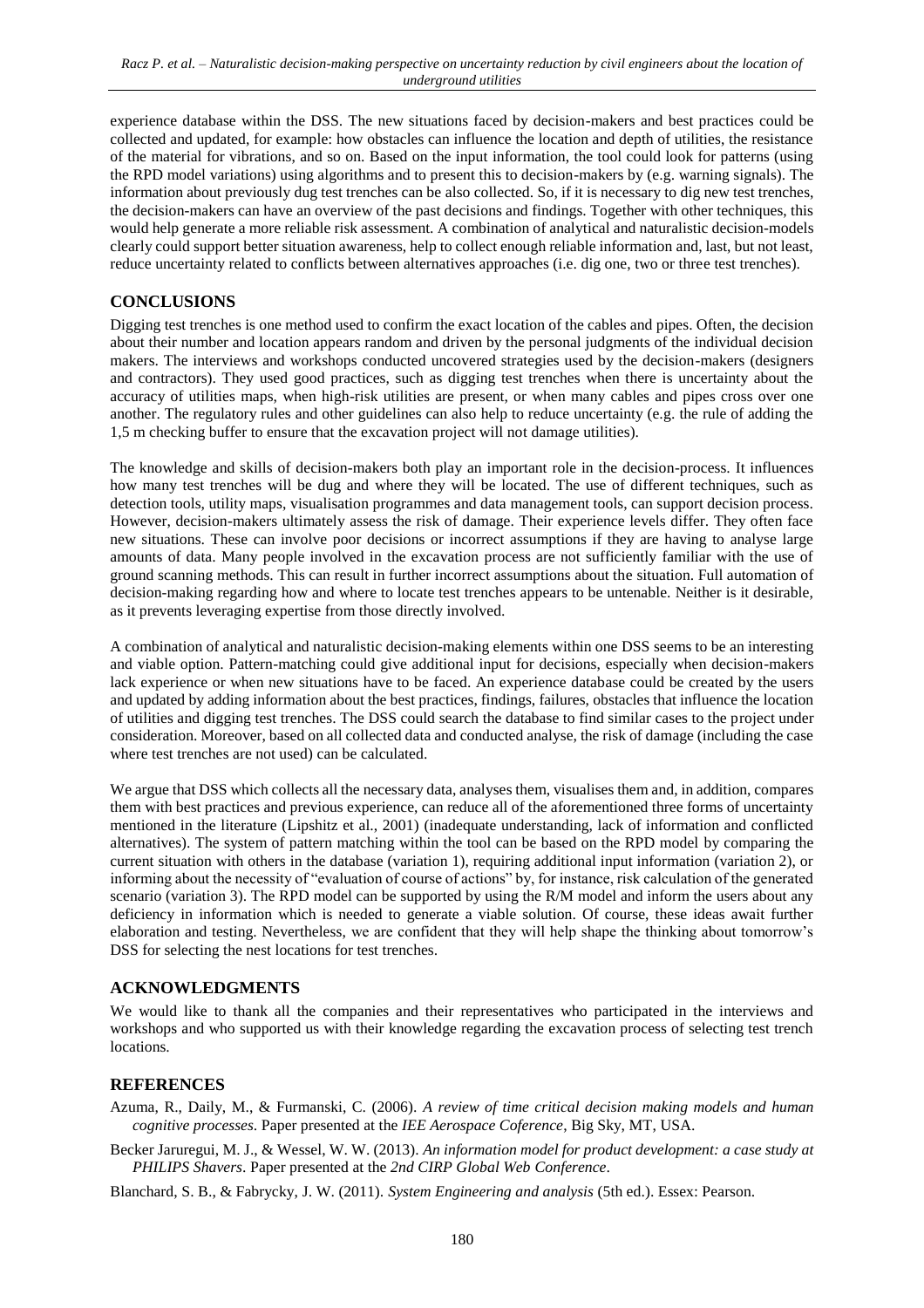(in his 1982 article, Newell confined these system levels to computer system levels, but it became apparent in his 1990 book that he meant these system levels to apply to all biological and artificial systems).

In the next paragraph, I will expand upon the notion of 'system levels', as I believe that the introduction of a new system level could bring significant advances to the study of artificial systems, going beyond macrocognition and current views of NDM.

#### **SYSTEM LEVELS**

There are many definitions on what a 'system level' is. According to Newell (1982), a true system level is a reflection of the nature of the physical world, not simply a level of abstraction. It should be a specialization of the class of systems capable of being described at the next (higher) level. Aggregation occurs within each level and does not take us to the next level on its own; meaning should be added and some things therefore become invisible at the next level (this is another way of saying that phenomena at higher levels have emergent properties). Therefore, although the levels are ontologically irreducible to each other, each level may still be implemented at the next lower level.

Note that this view of system levels is quite different from what we normally take to be 'units of analysis'. For instance, the distinction between micro, meso and macro levels (individual, group, organization) is not a true system level description, in Newell's definition. For instance, Karsh, Waterson, and Holden (2014) proposed 'mesoergonomics' as a way to specify macro- and microergonomic integration. Their aim was to reveal crosslevel interactions and to describe relationships between and among levels rather than describing phenomena that emerge from their components but that cannot be explained by them (Hackman, 2003). For instance, Carley and Newell (1984) described what a Model Social Agent would look like, in an attempt to make an individual agent behave like a social agent. They concluded that a Model Social Agent could be obtained by minimal requirements on information processing capabilities but with major extensions in the types and amount of knowledge required. Note this is a matter of aggregation and does not take us to a next system level on its own. We obtain social behavior by basically adding more knowledge to an existing system level (which Newell called the 'knowledge level' and later the 'rational band'). Newell (1990) even doubted whether a separate social band existed, due to the lack of invariants found up until then. In the paragraph below, I will note some general developments that justify the introduction of a new level, situated right above the knowledge level.

### **DEVELOPMENTS**

In the past 15 years, some notable developments have taken place in the fields related to Cognitive Systems Engineering (CSE) and Naturalistic Decision Making (NDM), as well as in some other, unrelated, fields. Without being exhaustive, the following developments may be noted:

- The extension of NDM to macrocognition. Some particular models developed under the guise of macrocognition are the Data-Frame model of Sensemaking (Klein, Phillips, Rall, & Peluso, 2007) and the Flexecution model of Replanning (Klein, 2007a,b). These models depart from the linear Input-Output models and stress the dynamics of (re)framing, elaboration and preservation in cycles of macrocognitive activity.
- The extension of the situation awareness concept from being strictly 'in the head' to being a distributed, emergent process, arising from the dynamic interplay of humans and technological artefacts (e.g., Stanton, Salmon, Walker, & Jenkins, 2010).
- The Interactive Team Cognition approach (Cooke et al., 2013) provides a theoretical alternative to existing approaches that exclusively focus on individual team members' cognitive processes. Interactive Team Cognition views team cognition as context-dependent team interaction rather than a monolithic entity that a team can either have or not have. Rather than viewing team cognition as something that is shared among team members and then aggregated, it is viewed as an interdependent network that should be studied at the team level. Team cognition arises as an emergent property as team members communicate with each other (Walker et al., 2006).
- The move from a dyadic semiotic model of 'meaning' that views the mind as a symbol-processing system to a triadic semiotic model that suggests that a sign's meaning is grounded in the functional dynamics of the problem domain. This particular development can be traced back to ecological psychology (Gibson, 1979), and from this lineage to Rasmussen, Pejtersen, & Goodstein (1994) and Flach (2015). The implication of this philosophical view is that the focus of applied work has shifted from human-computer interaction to interactions between humans and work domains, mediated by interfaces and automation (Flach, 2015). The same shift may be noted when comparing (cognitive) task analysis with work analysis (Vicente, 1999).
- The shift from CSE to Resilience Engineering may be viewed as a shift from the engineering of cognitive systems to engineering with a particular purpose in mind, i.e. achieving sustained adaptability (Woods, 2015). The aim is still to 'outmaneuver complexity' by 'graceful extensibility', but the focus has shifted from cognitive systems to 'tangled layered networks'. There is evidence that the particular network structure that has evolved determines the long-term success of organizations to deal with disturbances (Rivkin & Siggelkow, 2007; Stanton, Walker, Sorensen, 2012). In a variety of domains, scale-free network structures